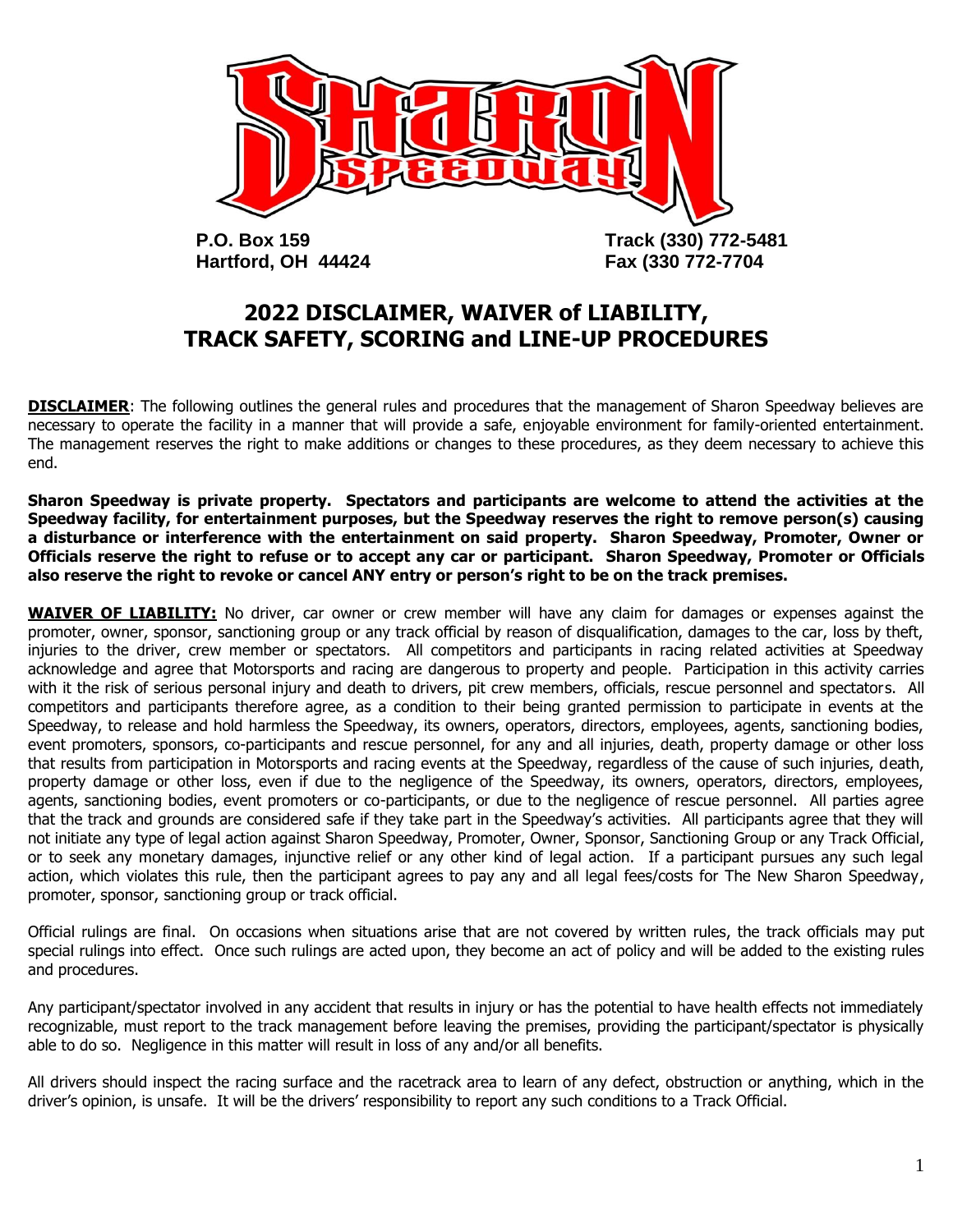**PROMOTIONAL RELEASE:** Any competitor who wishes to compete consents to the use of his or her name, pictures and likeness for publicity, advertising and endorsements and relinquishes any rights to photographs or other graphic images taken in connection with events at Speedway and consents to the publication or sale of such photographs or other graphic images as the Speedway so desires.

**RULES OF CONDUCT:** The driver/owner of an entered race car assumes responsibility for all actions of driver, pit crew, sponsors, and themselves at all times and shall be the sole spokesperson for the car and crew in any and all matters pertaining to the race, and meet with the Officials in charge. Anyone taking part in discourteous conduct or causing a disturbance in public may be disqualified or may be subject to any other discipline deemed appropriate by race officials. This suspension excludes any cancellations. Also, anyone leaving his or her pit area to go to another pit area to cause a disturbance will be punished by the Speedway Management for whatever way is deemed necessary. **Fighting or assault on any participants/officials is prohibited**. The penalty for fighting and/or assaulting is as follows:

- **1 st Offense:** Any persons determined by Speedway to have caused or instigated a fight or assault will be fined a minimum of \$50, which must be paid at the track office to a Track Official and member of Management of Speedway. Such person will be punished at the discretion of track officials and will only be allowed to resume after fine is paid. **Driver will lose all points and purse earned for that night's events, including show points.**
- 2<sup>nd</sup> Offense: Such persons determined by Speedway to have caused or instigated more than one fight or assault at the Speedway will lose all points up to that time and other punishment could result at the discretion of track officials.

**ALCOHOLIC BEVERAGES/DRUGS**: No alcoholic beverages are permitted in the pits or infield at any time prior to or during a racing event. Absolutely no intoxicating drugs will be permitted on the entire grounds of the Speedway. Sharon Speedway reserves the right to administer testing for alcohol and/or drugs. Suspected violators will be subject to an examination by EMT personnel. Failure to comply with this rule by any person(s) will result in immediate suspension from that day's event and may result in suspension to future events, including the possibility of a lifetime ban from Sharon Speedway. Anyone found to be under the influence, or in possession of any intoxicating drug will be turned over to local law enforcement and barred from entrance or participation to any future events at The New Sharon Speedway. **NO TOLERANCE!** Drivers are responsible for crew members. Any crewmember caught using alcoholic beverages and/or drugs will result in driver being disqualified from that day's event.

**ACTIONS DETRIMENTAL TO SPEEDWAY AND/OR RACING:** If a Speedway Official, Race Director or Steward observes or is made aware of an act or omission by any participant in a Speedway racing event that constitutes a violation of these Rules or that is detrimental to the Speedway or racing, and if such act or omission is determined by Speedway to have been sufficiently serious to warrant the imposition of a penalty, Speedway shall give notice of the penalty to the person to be penalized. Penalized person has the right to appeal the decision (see #29 for Appeals process).

**GENERAL SCOPE OF PENALTIES:** Any person who is determined by Speedway to have violated Speedway Rules or committed any act or omission that was detrimental to Speedway and/or racing, including discourteous conduct, causing a disturbance, fighting, consumption or possession of alcoholic beverages or intoxicating drugs, may have imposed upon him or her one or more of the following penalties: disqualification, probation, suspension of membership, racing license or racing privileges at Speedway, fines, loss of points, and loss of finishing position(s) and purse in the event. This list is not inclusive. Speedway reserves the right to impose other penalties when determined to be appropriate.

## **SAFETY**

#### **1. All ambulances, emergency personnel and flagmen must be present before any racing activity takes place.**

- **2. APPAREL:** An approved full-faced racing helmet with neck collar, flame retardant uniform with gloves, and competition quick-release safety harness with shoulder straps are mandatory with a valid date not beyond expiration and/or not more than two years from date of manufacturer and must be worn and fastened at all times while on the track or in the pits. (Snell 2015 is the minimum helmet specification.)
- **3. FIRE EXTINGUISHERS:** Each car crew will furnish their own fire extinguishers. Each extinguisher should be kept fully charged at all times. Each pit area should also have an extinguisher located either within the hauler or in the trailer. A 10-lb. ABC type extinguisher is the recommended minimum size for this application.
- **4. FUEL CONTAINERS:** Drivers and fuel tanks must be separated. Gas lines must be sealed in rubber hose and run under the floorboards. No oil or converted grease cans are permitted to be used as fuel tanks. Fuel cells with bladders are highly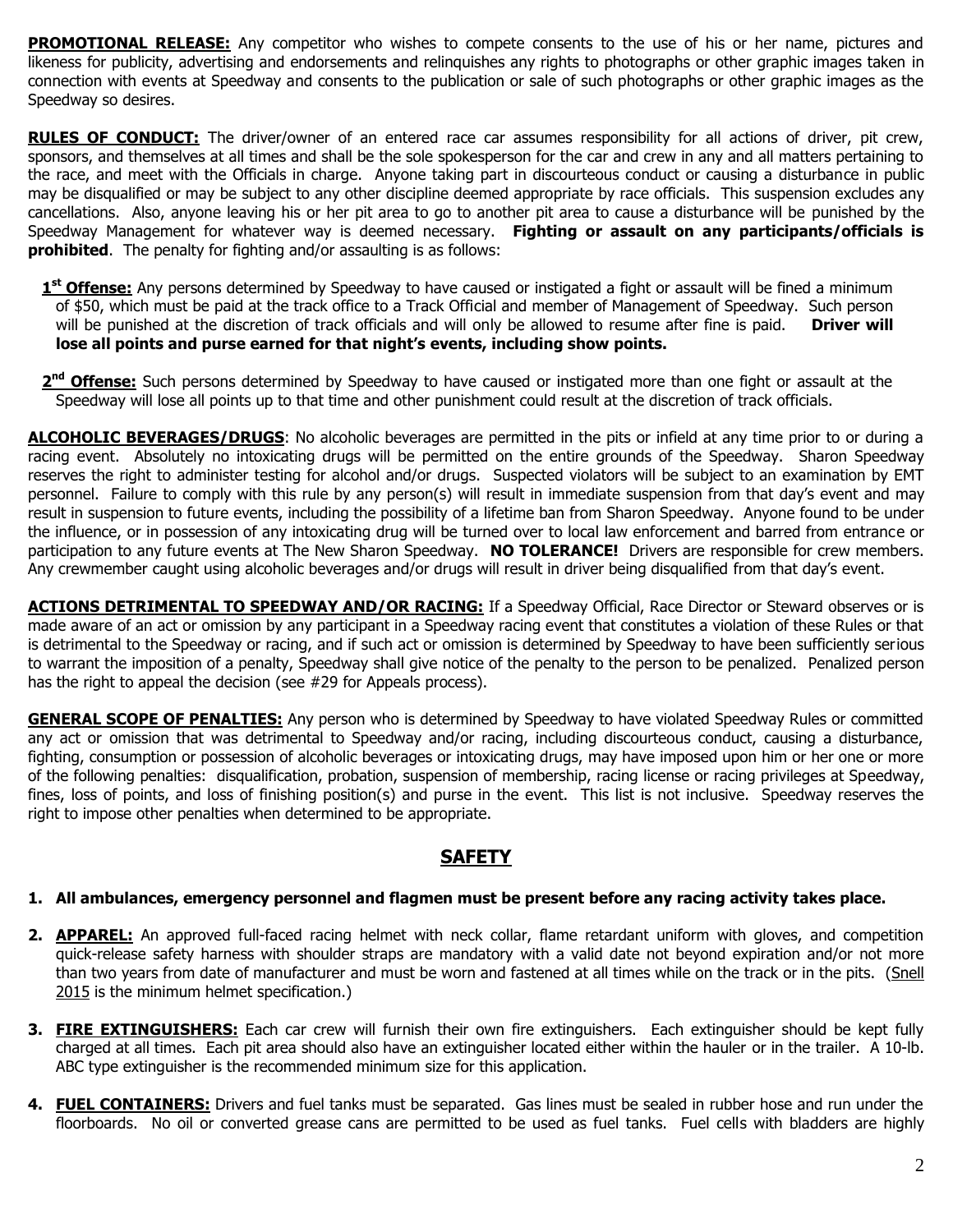recommended for all classes and are required for others. Read the specific rules for your division to find out the requirements for fuel cells. No cars will be fueled at the fuel pumps. Fuel will be purchased and dispensed into approved containers only.

- **5. RIDING ON/IN CARS: ONLY ONE PERSON** is permitted in a car at anytime while it is underway, either in the pits or on the track. No riding on the outside of the car is permitted. First time offenders will be warned. Second time offenders will be fined \$50 & deducted from team's payoff. Additional offenders run the risk of disqualifying car and driver for the night in addition to a fine being levied.
- **6. SHUT OFF SWITCH:** Shut off/Kill switch must have ON/OFF positions clearly marked in all racecars.
- **7. WEIGHTS AND DRIVE SHAFTS:** All weights and drive shafts must have the car number clearly marked on them and must be painted **BRIGHT ORANGE OR WHITE W/BRIGHT ORANGE STRIPE**.

## **GENERAL PROCEDURES**

- **1. PIT SIGN IN:** Every person entering the pits must have a pit pass. Every person entering the RESTRICTED AREA (Pit Area) must personally sign all releases.
- **2. AGE LIMITATIONS (Pit Area):** For minors (anyone under the age of 18) who aren't participating in the racing events, but are entering the pit area, a parent or guardian accompanying the minor will have to sign the consent form and minor will be required to sign the Minor Assumption of risk and release on a nightly basis, this must be approved at the track office or by an Official).
- **3. DRIVERS AGE LIMITATIONS:** Drivers must be at least 12 years of age **(exceptions: 410 Sprint Cars must be 16 yrs. of age)**. **(Exceptions: Any driver planning on running a Sprint or a Big-Block Modified that is under the age of 16 must show verification of some type of prior driving experience and or testimony from track operator and peers.)** Minor Drivers **(ages 12-17)** must provide proof of age (original birth certificate or other original legal document) to be eligible to compete in events at Sharon Speedway**. A parent or guardian accompanying the minor may have to sign the consent form and minor will be required to sign the Minor Assumption of risk and release on a nightly basis, this must be approved at the track office or by an Official). Minor driver is also required to purchase and already have been approved to carry MCNA insurance prior to race event.**
- **4. DRIVER/CAR REGISTRATION:** Every driver must **completely** fill out a Driver Registration Form and pay a registration fee. **We strongly recommend that you register as early as possible.** This is for each division in which he/she participates. 1099 recipient must provide a valid SSN or EIN in order to be paid.
- **5. NUMBERING:** Car numbers are issued on a first-paid, first-registered basis. Cars having the same number in any division must have a letter suffix. It is highly recommended that you check with the track office prior to numbering your car! Cars must have numbers painted on both sides of the car and roof or wing. Numbers must be at least four (4") inches wide and eighteen (18") high and clearly legible at race speeds. A minimum four-inch by four-inch (4" x 4") number is required in the upper right corner of the windshield area of Stock Cars and E-Mods. No Roman Numerals please.
- **6. PIT VEHICLES:** Only one (1) pit vehicle (i.e. 4-wheeler, golf cart, etc.) per racing team will be allowed in pit area. **ALL SUCH VEHICLES MUST** be registered by driver/owner and clearly display the numbered registration decal issued by a Speedway Official. Must be a minimum of 12 years of age to operate pit vehicle. Failure to register the pit vehicle will result in vehicle being parked. Repeated violations by a team may result in a disqualification from the event and/or loss of pit vehicle privilege. **THERE IS NO SPEEDING IN PITS (0 TOLERANCE).** Offenders will be fined \$50 & deducted from team owner's payoff. Future violations may suspend use of any and all pit vehicle by team. **Officials reserve the right to deny use of pit vehicles by any team driving recklessly or speeding.**
- **7. TRAILER INSPECTION:** Sharon Speedway reserves the right to inspect the inside of all vehicles and trailers entering the pit area. Trailer doors must be unlocked and open for inspection. Driver of the vehicle will accompany the Pit Official for inspection. If anyone is found in the vehicle/trailer who has not signed in, (FIRST OFFENSE) the driver will receive a verbal warning and the person who did not have the proper pit pass will not be allowed to enter the pit area at all that race night; (SECOND OFFENSE) the vehicle/trailer will be rejected from the grounds and all monies paid will be forfeited with no recourse and the race car will be barred for the remainder of the season.
- **8. CAR INSPECTION**: The track Officials will conduct inspections at the beginning of the race season and throughout the year. All cars and drivers are subject to inspection at any time. All cars entered for racing must be free from mechanical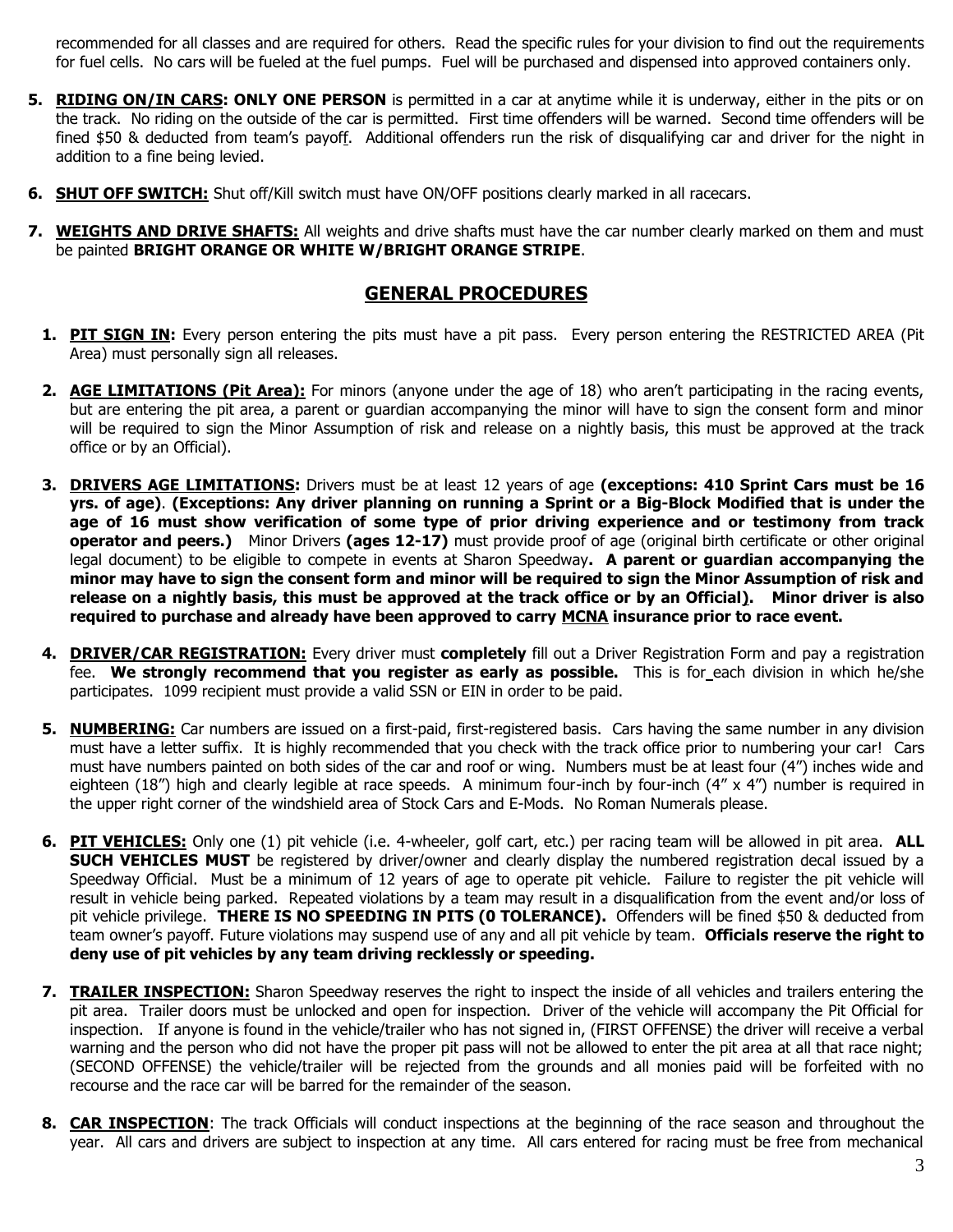defects and in safe racing condition. Racecars must comply with class or division rules for which it is entered. If track Officials inspect and pass a racecar, Speedway does not certify that the racecar is free from mechanical defect or in safe racing condition. If track Officials do not inspect a racecar, such non-inspection does not constitute certification by Speedway that the racecar is free from mechanical defect or in safe racing condition. Absolutely no profane signs or derogatory comments allowed on race cars. Anyone who does so will not be permitted to race until it is removed. **Track Officials reserve the right to reject any car and/or driver without recourse.** Only suitable cars will be approved for competition. Cars deemed illegal will not participate.

- **9. DRIVERS MEETING:** Drivers meeting will be held nightly prior to racing (generally 30-45 minutes before scheduled start time unless otherwise noted). All drivers/owners are expected to attend the meeting to obtain the evening's announcements, rules changes, etc. Drivers that do not attend the drivers meeting waive all rights to protest. The intent of the drivers meeting is for informational purposes about the event. Questions on procedures and format are encouraged; however, personal attacks or signaling anyone out will not be tolerated in front of the group. Any person making malicious attacks may be barred from competing in the night's event and risks a suspension. Issues concerning other drivers, track officials, or any other private/personal matters are to be dealt with at another time with the promoter and/or track official(s). Please contact the office to make a pre-arranged appointment.
- **10. WASTE OIL DISPOSAL:** All teams will be responsible for the proper disposal of their used motor oil, grease or any other lubricants, coolants or substances that may be harmful to the environment. There will be NO designated area to dispose of oil on Speedway grounds. Anyone found contaminating the Speedway grounds with these materials will be fined \$2,000 and will pay to have any contamination cleaned up to DER specifications. Failure to comply with this will result in prosecution and lifetime suspension.
- **11. TIRE DISPOSAL:** Each race team is responsible for removing their old tires from the pit area after each race night.
- **12. CALLING OF A RACE:** Track officials may call a race if dangerous or unsafe conditions arise. If a race is called because of an accident or weather, the payoff will be based on the last completed green flag lap. All cars involved in the final "caution" will be scored at the end of the last completed lap. For the race to be considered official, at least 50% of the scheduled number of laps must have been completed. If this condition is not met, then the race will be finished at a subsequent event or purse may be split equally.
- **13. RAIN CHECK POLICY:** If all qualifying races have been completed and the show must be postponed, then no rain checks will be issued. That night's activities shall be considered complete. The rained out features may be rescheduled to subsequent nights.

If a regular event is cancelled prior to or during the qualifying races, face value of that rain check will be honored for any regular event the remainder of the season. There will be **NO CASH REFUNDS** (No exceptions).

If a special event gets rained out, it may be held and redeemed for its face value for the specified make-up event or may be redeemed at any regular event the remainder of the season. **In either case, the holder will not receive any refund unless it's determined the special event cannot be made up or no equivalent events will be scheduled the remainder of the season.**

**14. PAYOFF:** All payoffs will be made payable and MAILED to the payee of record on Monday or the next day of mail. All drivers who attempt to compete are eligible for tow money. An Internal Revenue Service Form 1099 will be issued as required by law. **Each competitor/owner must sign and return the 1099 tax information on their registration form to the Speedway before their winnings will be paid.**

### **RACE AND SCORING PROCEDURES**

- **1. TRANSPONDERS: AMB/MyLaps Transponders will be required for ALL divisions** to provide accurate scoring, points, pay, and realignment information during races. The Manufacturers website is for more information on the transponders. Drivers will be able to access a website after the race night to collect important information regarding their performance, such as lap times, speeds, etc. Drivers are ultimately responsible to have the transponder mounted in correct location you're your division and in working order to compete.
- **2. DRIVER RADIOS: One-way driver radios (channel 454.000) are required for ALL divisions.** The radios allow for race director and flagman to communicate with racers for instruction, realignment and safety conditions during the races.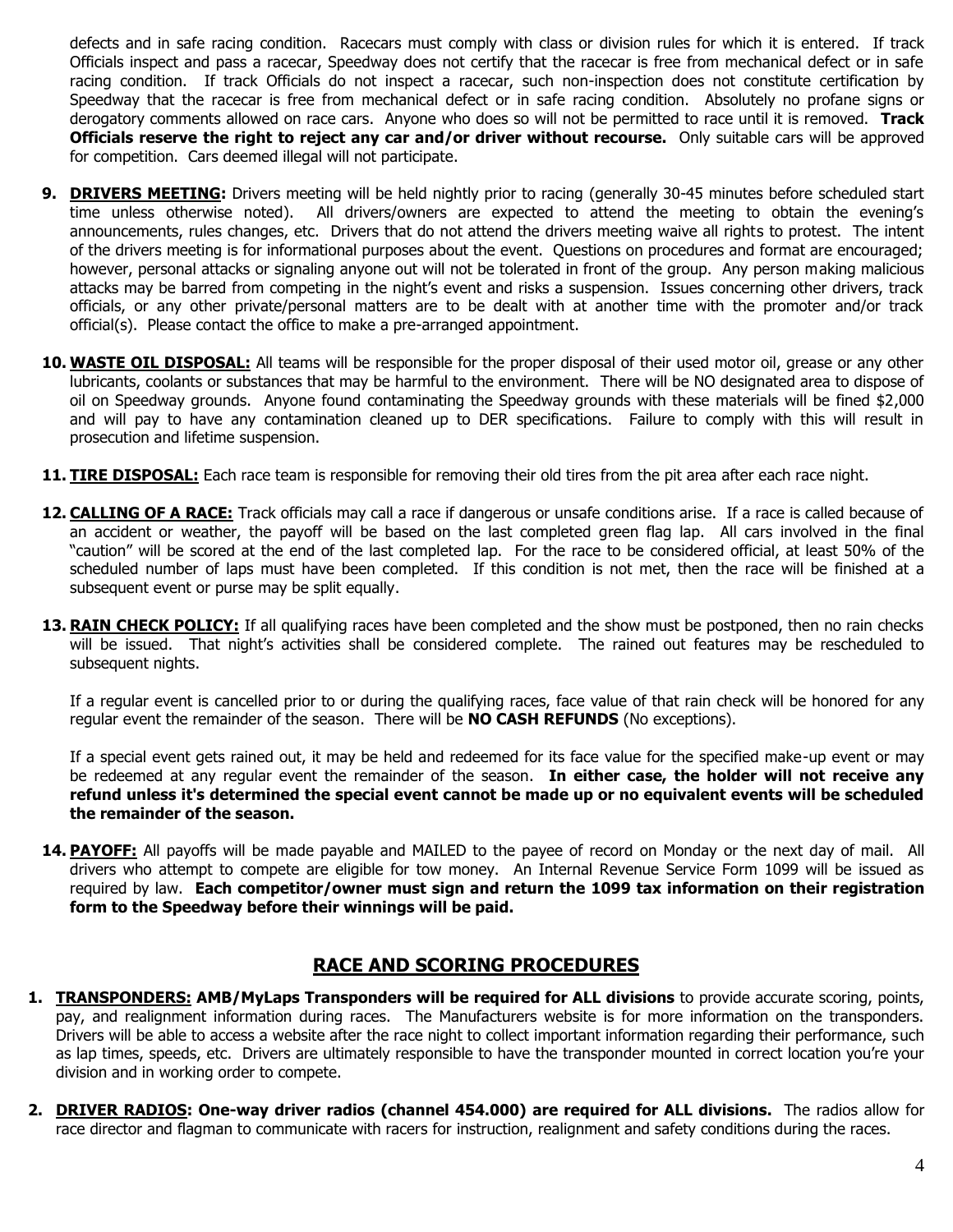- **3. PILL DRAW:** Car must be on premises to draw a pill. Pill draw generally ends 40 minutes before the start of the racing program, unless otherwise noted. For heat race format, driver with the lowest pill starts on pole of first heat, second low pill on pole of second heat, etc. unless the show is run under a qualifying format. Generally no more than 10 cars will start a heat race.
- **4. LATE ARRIVALS:** Any car that arrives after pill draw is closed will start tail of a heat race or qualify last, receive only one lap and cannot be seeded higher than 9th. Car(s) that miss heat race or qualifying will start tail of the consy or if no consy is run that night, the car must start at the rear of the feature provided that the field is not already full.

#### **5. LENGTH OF EVENTS:**

**Heats:** 8 laps.

**Last Chance B mains/Consies:** 8 laps for less than 10 cars or 10 laps for 10 or more cars.

**Features:** Sprint Cars 30 laps; Big-Block Modifieds 25 laps; (E) Modifieds, RUSH Sportsman Modifieds, Stock Cars & Econo Mods 20 laps

**The number of laps for special events may be increased and will be on the blackboard prior to the events.**

**Officials have the right to alter the number of laps based on weather, time, or any other special circumstances.**

#### **6. FLAG DEFINITIONS:**

**Green:** The race officially begins, race track is clear. Yellow: Accident, slow immediately. **Red:** Extreme emergency! Slow immediately and come to a complete stop. **White:** One (1) lap remaining in the event. **Black:** Disqualification/Consultation with Track Official. **Blue:** Leaders are approaching; hold your line. **Checkered:** Race is officially complete.

**7. REGULAR EVENT LINE-UP:** The line up for the heat races will be determined by the pulling of a "pill" as you sign in at the pit gate for the division(s) that you are running. Generally no more than 10 cars will start a heat race. Low pill starts on pole of first heat, second low pill on pole of second heat, etc.

If more than a full field of cars is present (generally 24), a consy or consies will be run. Line-up will be straight-up from heat race finish of drivers failing to transfer to the feature. The top so many finishing cars (depending on number of heats/cars on hand) will transfer to the feature.

Note: Drivers will be credited for their finishing position regardless of whether they finish the event or not and will NOT be penalized in the consy or feature lineup for failing to do so.

The beginning of the feature line up will be determined by an invert drawn by the first heat winner of each division's heat races (maximum 8 or 9 depending on the number of heat races run). The remainder of the field after the invert will line up in the order of their finish from the heats and/or consy. The lineup will be posted on the PIT BLACKBOARD, along with the evening's event schedule.

If 32 or more cars are present on a regular night, a non-qualifier will be run. The lineup will be based off the heads up finish of the consy or consies for those drivers failing to transfer to the feature.

**PLEASE** make note of the evening's schedule as well as your line up position. We will NOT come find you to make sure you are lined up- this is **YOUR responsibility**. If you are not lined up on the grid when your race is ready to go out, you will start at the tail of the field. If a driver fails to report to the speedway prior to an event or does not take the initial green flag, he or she will not be able to enter the event. **ANYONE ATTEMPTING TO ENTER THE TRACK WITHOUT PERMISSION FROM THE PIT OFFICIALS WILL BE DISQUALIFIED FROM THAT RACE AND SUBSEQUENT EVENTS THAT NIGHT.** Alternate car(s), in all divisions, may be added to the feature field if a car scratches from the original feature line-up;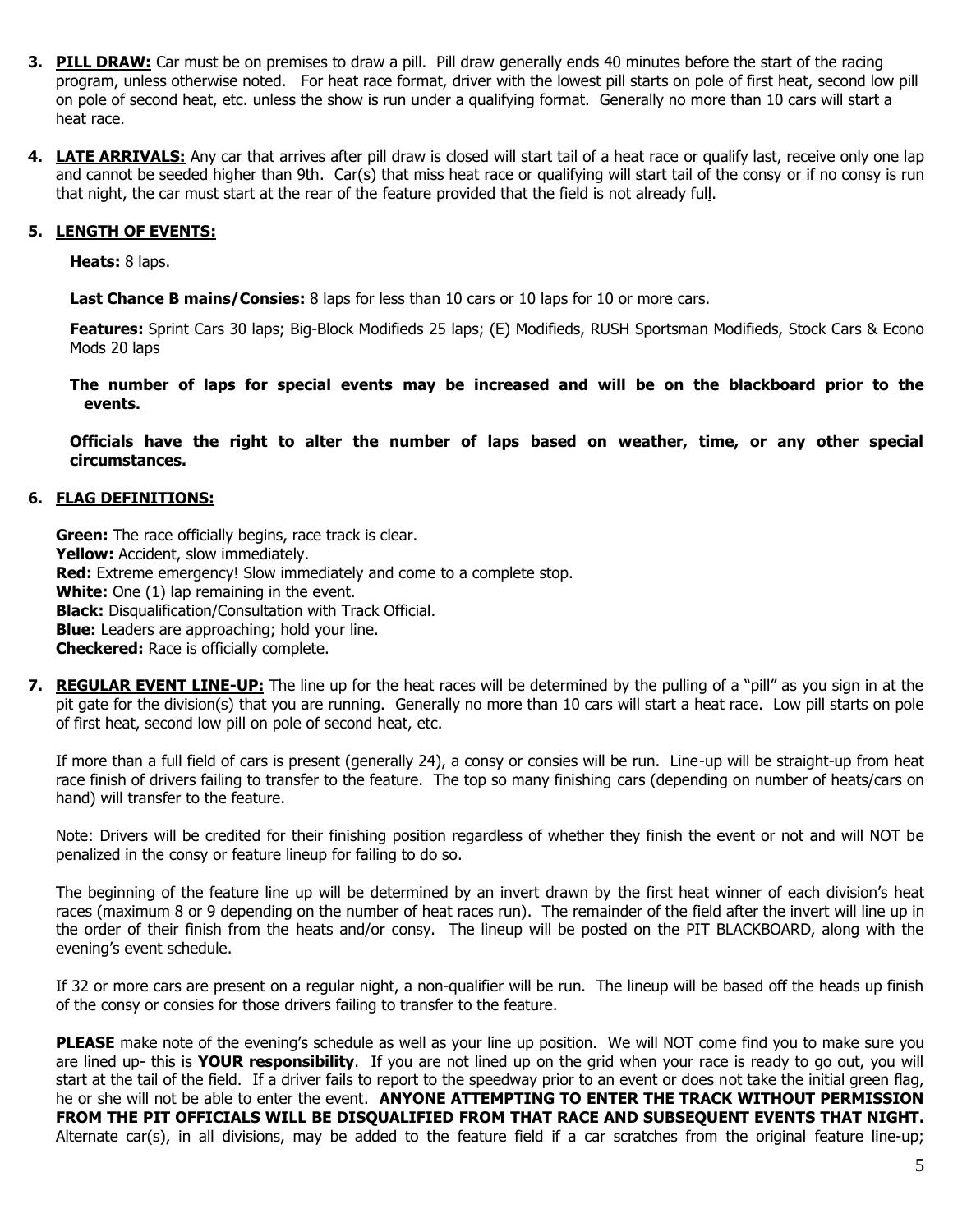however, it is that driver's responsibility to be in the line-up area. **In no case will a driver that misses his or her event be permitted to enter a different event.**

**8. SPRINT CAR FORMAT/LINEUP:** Pill draw for hot lap/qualifying order. Groups will be split up equally into heat races (depending on number of cars).Example: 24 cars divided into 3 heat races (8 cars in each heat), first (8) on draw sheet in 1st heat, etc. Divide into (3) 2-3 car mini groups for qualifying. (Note: Hot lap and qualify at the same time unless otherwise announced.)

Qualifying determines only heat race lineups. Qualify against only the cars in your heat race group. If you miss your mini group you can come out at the end when the entire division is done qualifying and get one lap. The best you can start in your original heat race is 5th. If you do not draw a pill, you will be placed on tail of a heat race. Late arriving cars will qualify at the end and can start not better than 5th or will start last if they miss qualifying.

**3 Heat Race Format:** Invert fastest 4 from qualifying with everyone else heads up on qualifying time for each heat race. Duplicate qualifying times will use the non-fastest lap for tiebreaker one and lowest pill draw for tiebreaker two. Top 6 finishers transfer to the feature. Top 3 finishers in each heat plus the fastest overall qualifier that transfers, but did not finish in the top 3 will redraw (10 cars) for first 10 starting positions in A Main. Draw order is seeded by fastest qualifier to slowest. Drivers have 5 minutes following the last heat race to report for redraw or pill will be drawn for them. 4th and 5th place finishers will line up starting 11th-18th in the A Main.The top 6 transfers from B Main will start the feature (19th-24th) the way they finished in B Main. If a B Main is not run, the fastest overall qualifier must finish at announced position to be eligible for redraw.

**4 Heat Race Format:** Invert fastest 4 from qualifying with everyone else heads up on qualifying time for each heat race. Duplicate qualifying times will use the non-fastest lap for tiebreaker one and lowest pill draw for tiebreaker two. Top 5 finishers transfer to the feature. The top 2 finishers in each heat plus the (2) fastest overall qualifiers that transfer but did not finish in the top 2 will redraw (10 cars) for the first 10 starting positions in the A Main. Draw order is seeded by fastest qualifier to slowest. Drivers have 5 minutes following the last heat race to report for redraw or pill will be drawn for them.3rd-5th place finishers will line up starting 11th-20th in the A Main. The top 4 transfers from B Main will start the feature (21st-24th) the way they finished the B Main.

- **9. FEATURE WINNER(S) PENALTY:** Stock Car, RUSH Sportsman Modified, and Econo Mod feature winners will be penalized in the following manner upon their next appearance: one win will be required to start no better than  $6<sup>th</sup>$ , two straight wins no better than 12<sup>th</sup>, three straight wins or more will be required to start 24<sup>th</sup> (or the last starting spot in the feature). Drivers will NOT be penalized on special events, and will not carry over to the following season.
- 10. **PROVISIONALS:** The top 10 drivers in the division point standings are eligible to use a provisional for sanctioned special events only **IF** the sanctioning body permits track provisionals and the promoter desires to do so. Eligibility is determined by point standings prior to the night.
- **11. SCRATCHES:** If a car is unable to make their scheduled event, and must scratch, **please advise the Official at the Pit Board as soon as possible** so the line up can be adjusted. **YOU MUST RUN THE HEAT OR CONSY YOU ARE SCHEDULED FOR.** Once a qualified car scratches from the feature, it can only be added back into the line up if the feature is not already full; car will then start last. Only a driver or owner may report a "scratch" to the official at the Pit Building or to the Pit Steward.

If the field is on the starting grid and a car does not come to the grid, participants should criss-cross as they pull onto the speedway to get into the correct lineup. If cars are on the speedway and rolling and someone drops out or is not in the lineup for a double-file start, the line may be moved straight up.

- 12. MULTIPLE DIVISIONS: Drivers may race in multiple divisions; but the same car cannot be raced in more than one division on the same night. Also, if a driver's division is competing on a night, in no such case will that car be allowed to be raced in a different division than the one the car meets the specs for.
- **13. SUBSTITUTIONS:** All driver changes must be reported to a Track Official prior to the car entering the line-up area. A new registration form must be filled out. In all cases, the car qualifies for the race, not the driver. A driver may not substitute another car for the one he has qualified; however, if a driver change is made during the race program that particular car must start last in the consy or feature and the replacement driver will NOT receive any points (other than what he had earned up to that point, if applicable). The registered driver who started the night will receive the 10 show-up points and any points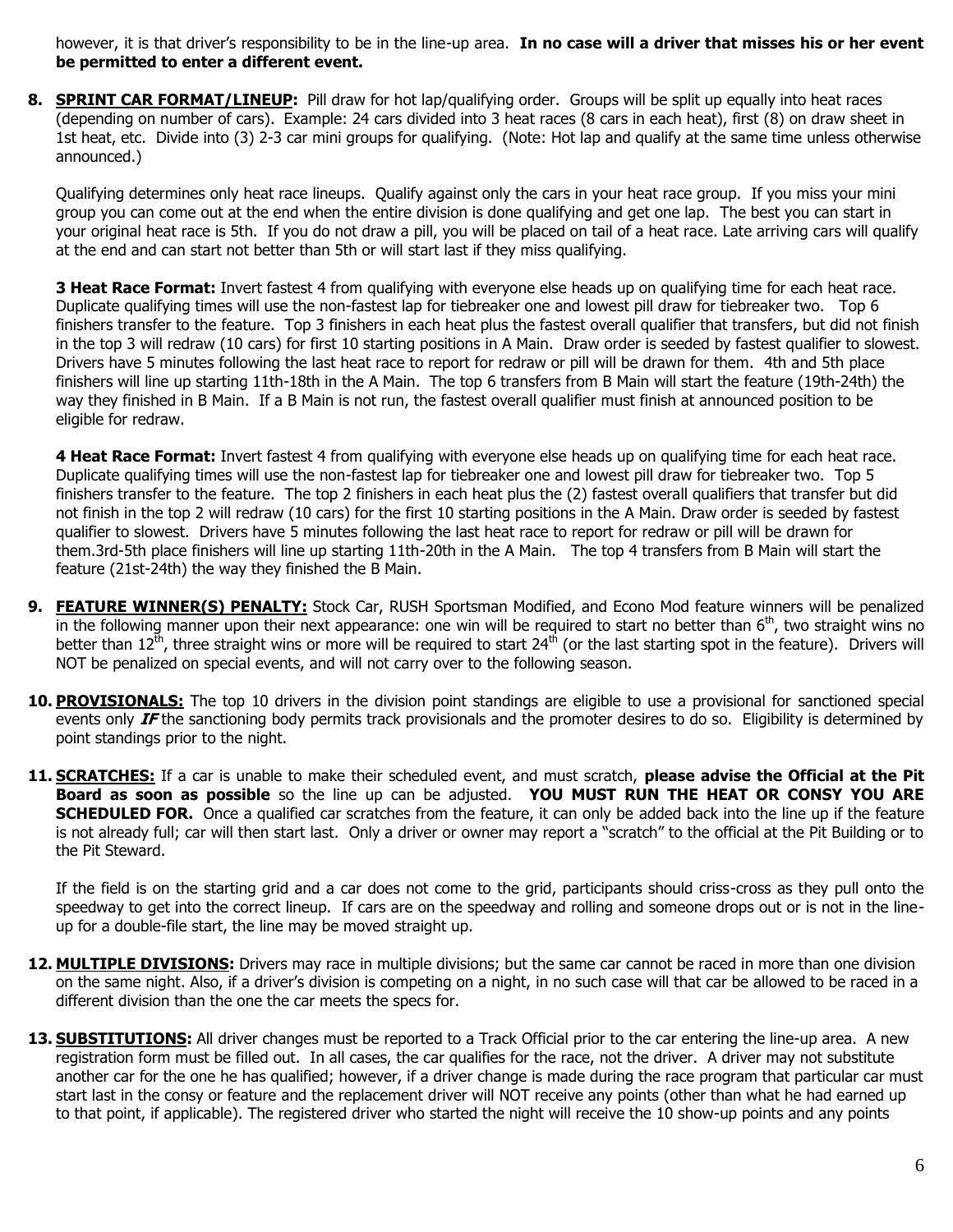earned up to that point. **Once a car attempts to compete in the official racing activities, no back-up car will be permitted.**

In the event the feature is postponed to another date after qualifying has been completed and the driver of a qualified car cannot return, the car owner can replace the driver with an unqualified driver, but the car will start last. If the feature was started before postponement, no driver changes will be permitted. Any driver change not reported to a Track Official before the start of an event will result in disqualification. The car will receive tow money only.

- **14. PACE CAR/SPEEDING:** DO NOT PASS the pace car. DO NOT SPEED IN THE PIT AREA. Excessive speeding will not be tolerated. Either violation will result in a \$50 deduction from your evening's earnings.
- **15. <b>STARTING THE RACE: ALL** starts are in turn #4 at the chalk line or at the designated starting point. The front row is to work together to produce a clean start each time. Drivers are not to accelerate to full-speed until the front row reaches the chalk line/starting point. The race is officially started when the green flag is displayed and passing may begin.

Track officials have the right to swap the first and second rows, the first and third cars, the second and fourth cars, or put the driver(s) in the wrong at the tail if a clean start is not produced. Front row starters that jump the start will be moved back a row. If a car is involved in a yellow before the green flag or before the completion of lap #1, those cars will go to the rear of the field. Cars jumping a position(s) before the green flag is displayed will be penalized two positions for each car passed. Driver will be penalized at the next caution or at the finish. The decision of Track Officials is final.

- **16. LAP DEFINITION:** A lap is complete when the lead car has passed the start/finish line.
- **17. YELLOW FLAG:** Cars involved in a caution, that stop on the track or are involved in a red will go to the tail of the field. Any car experiencing mechanical problems is to proceed cautiously to the infield area until that race is completed. While under yellow flag conditions, it is permissible to stop at any on-track Official for safety reasons. Any driver stopping on the track for an accident must remain in the car until the safety crew arrives, unless under an extreme emergency (i.e. fire, etc.). Any driver exiting their car under caution will be subjected to a disqualification from the event, one-week suspension, and a 20 point penalty. Drivers whose cars are being removed to the pit area are required to stay with their car while it is being towed any driver not remaining with his/her car will result in the car being left in the infield until the end of the events.
- 18. RED FLAG: Under Red flag conditions, all drivers must stop as soon as safely possible. Drivers will NOT drive through the accident scene. Anyone purposely driving thru an accident scene will be fined \$50 & will be deducted from payoff and put to the tail. If at all possible, drivers will try to stop in the same general vicinity and away from the accident. However, the emergency and pit entrances to the track must not be blocked. Emergency personnel need to get to the accident scene as quickly as possible. Under Red flag conditions, drivers are to stay inside their cars unless instructed by a track official or an OPEN RED occurs.

**OPEN RED:** For Sprint Cars only, if it becomes necessary to have a fuel stop after eighty (80) green and yellow flag laps, only two (2) crew members are permitted onto the track fuel and air only.

**CLOSED RED:** Drivers may NOT get out of their cars. NO crew members permitted onto the track. NO work may be performed on the car. Violation will result in car starting at the tail of the field.

#### **ANYONE INVOLVED IN A RED FLAG CRASH MUST RIDE TO THE PIT AREA IN THE AMBULANCE AND BE CHECKED OUT BY EMERGENCY MEDICAL PERSONNEL. FAILURE TO DO SO CAN DISQUALIFY THE DRIVER FROM TRACK INSURANCE COVERAGE.**

**19. PITTING:** Any cars that pit during a heat race may re-enter the race under yellow or red conditions if they are still on the lead lap. Cars may re-enter the speedway in a consy or feature under yellow or red conditions no matter how many laps they are down. If one or more cars exit the race on the same lap, their finish will be determined by their last completed lap.

#### **20. RESTARTS/REALIGNMENT:**

When the caution is displayed, drivers are to get in a single file formation and remain so until otherwise instructed. Realignment will be determined by the transponders, excluding cars involved in the caution/red or cars pitting. Cars that cross the start/finish line under green will retain their position. Cars crossing after the caution flag has been thrown will be realigned according to the previous lap's transponder report.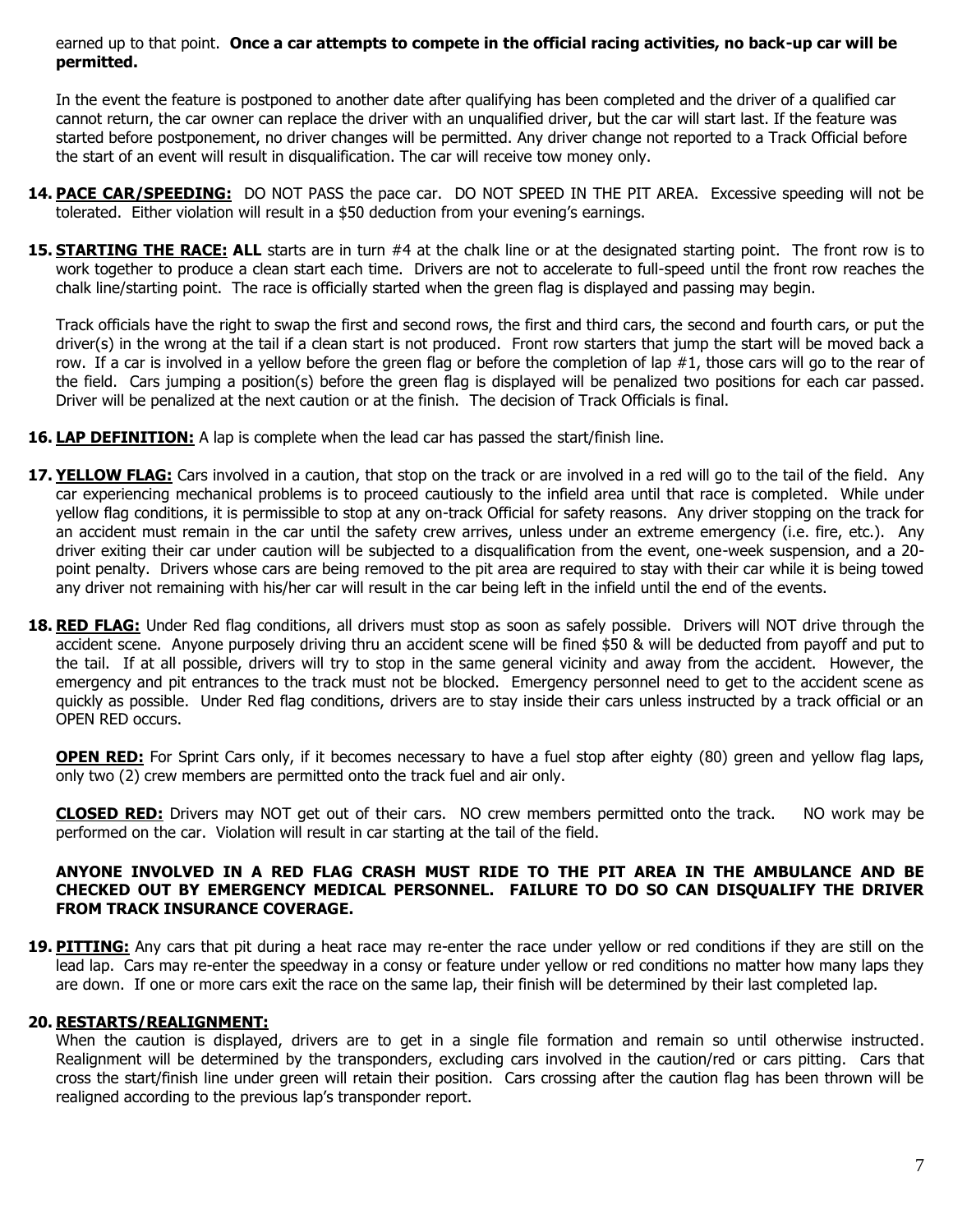Any car that spins, is involved in an incident and/or has a problem, but does not stop to bring out the yellow flag and/or create a caution period, will blend back into the field where the driver is able to do so. If the caution is displayed without any cars being charged (flagman's/race director's caution) the Officials will determine the placement of the car(s) involved. The placement of the car will be where the car blended back into the field.

Lapped cars will restart the event behind the lead lap cars and ahead of cars that pitted. Exception: If Race Director deems that a lapped car(s) has been advancing positions, driver(s) may be permitted to retain position in running order. The highest running lapped down car will receive one (1) lap back when the caution is displayed provided they are not in the caution or were in the pit area. A driver cannot receive more than one lap without an additional lap being completed.

In the event that the race leader causes a caution, stops on the track, or pits and a lapped car(s) assumes the front of the pack, all cars ahead of the new leader will receive one lap back, and will restart on the tail ahead of any cars that pitted and caution cars. Lapped car(s) will NEVER restart the event in the first position.

All restarts will be double file with leader having the option of starting on the inside or outside. Once the leader accelerates or reaches designated starting area, the green flag will be displayed and passing will be permitted. Excessive speeds or bogging down the restarts excessively will not be permitted.

Cars passing before the green is displayed will be penalized **two** positions for each car jumped. Also, any car(s) pulling out of line to gain an advantage before the green is displayed will also be docked two spots. If the caution is displayed after the infraction, driver will be penalized then. If the race goes non-stop without another caution, the finish will be adjusted accordingly. Any car intentionally causing a disturbance or driving haphazardly on a restart that is deemed not in good taste by track officials will be sent to the rear of the field or black-flagged.

If two consecutive cautions occur after a restart without another lap being scored (excluding a caution(s) for a car(s) stopping with a mechanical issue), the next restart will be single file with the leader starting the event between the designated restart area until one or more laps are completed.

Track officials have the right to change restart methods depending on situations that may arise on night of event or during the season. Cars refusing to report to the tail position will be disqualified and points/pay for that evening's events will be forfeited. Cars will remain in spot assigned by the Track Officials.

#### **21. BLACK FLAG/DISQUALIFICATIONS:**

- Any car disqualified in pre or post-race tech inspection (excluding light at the scales), will receive no points or money. Second offense will result in a two-week suspension in addition to no points or pay. Third offense will result in a suspension for the remainder of the season in addition to no points or money.
- Any car that, in the opinion of the Officials, deliberately tries to stop a race with a "caution" will be black flagged.
- Any car involved in two (2) cautions during a heat or consy will be disqualified from that event. Drivers bringing out two (2) unassisted cautions during the feature or involved in three (3) cautions will be disqualified. Drivers will be credited with the laps scored up until this point.
- Cars not maintaining a safe speed or deemed unsafe by the flagmen or other track officials will be black-flagged.
- **22. ROUGH DRIVING:** It is the policy of Sharon Speedway to provide safe, clean, competitive racing. Any driver who, in the opinion of the Track Officials, is driving rough, i.e. being overly aggressive, appears to be intentionally causing contact between his car and another, etc. will be penalized. Penalties are at the discretion of the Track Officials and can range from being docked spots at the finish, being put to the rear of the field, disqualified from the race completely as well as subsequent races that night, and fined and/or suspended. Drivers called for rough driving will be charged with a caution no matter if he or she stops or not. In no case will the driver(s) that stopped on the track retain their position back.
- 23. TRACK OFFICIALS: No push truck, wrecker crews or firemen will do any repairs to cars.
- **24. TIME LIMIT:** A 30-minute time limit will be in effect for all regular feature events (special events excluded). If there is a red flag situation, time will stop and remain stopped until the race is officially restarted**.**
- **25. FINISH OF RACE:** A race is officially over when the leader takes the checkered flag or when the time limit has elapsed, (excluding red flag conditions). The balance of the field receives the checkered flag on the same lap. Finishing positions will be according to the number of laps completed. "OFFICIAL RESULTS" are the results posted on the blackboard in the Pit Area.